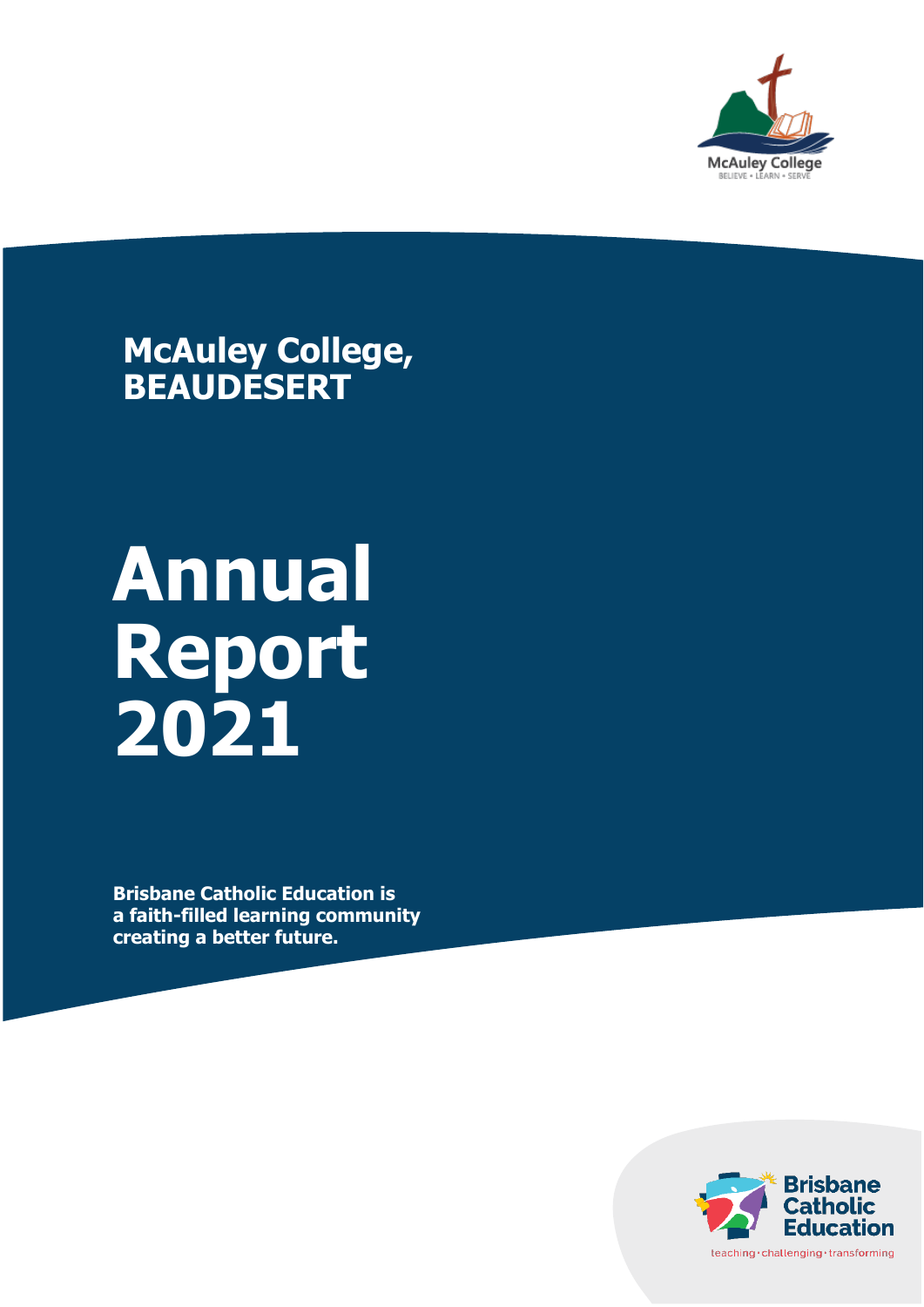# **Contact information**

| <b>School</b>         | <b>McAuley College</b>                                                                                                                                                                            |
|-----------------------|---------------------------------------------------------------------------------------------------------------------------------------------------------------------------------------------------|
| <b>Postal address</b> | PO Box 36, BEAUDESERT, QLD, 4285                                                                                                                                                                  |
| Phone                 | $(07)$ 5542 3000                                                                                                                                                                                  |
| <b>Email</b>          | sbeaudesert@bne.catholic.edu.au                                                                                                                                                                   |
| <b>Web pages</b>      | Information about the school can be found at www.mcauley.qld.edu.au<br>Additional information about Brisbane Catholic Education schools is<br>located on the Brisbane Catholic Education website. |
| <b>Contact person</b> | Deidre Young - Principal                                                                                                                                                                          |

# **Principal's foreword**

The 2021 Annual Report presents information for reporting requirements and informs the wider community of our school's operations and achievements through the year. The report includes information on the school's profile, curriculum delivery, social climate, school funding, workforce composition and student performance.

McAuley College is a new school which opened in 2017 with Year 7 only. In 2021, we welcomed Year 11 for the first time, marking the commencement of our Senior schooling. As part of our delivery of Year 11, the College engaged with the Queensland Curriculum and Assessment Authority (QCAA) to map out subject and course offerings across Year 11 and 12 that would best suit our foundation students. General and Applied subjects were complemented with a number of Certificate courses, as well as the College working with other providers to incorporate other options such as TAFE at School, Early Entry University Courses, and Apprenticeships and Traineeships.

McAuley College is the only Catholic, secondary College in the Scenic Rim. Our commitment is for each student at McAuley College to reach beyond their potential!

The College offers a place where all are welcomed. As a community, this safe, nurturing and supportive environment is our biggest asset with staff, students and parents making it a priority in all we do and say. Our relatively small size helps to promote this sense of belonging.

To achieve our goal, McAuley College provides the following:

- A community that lives out the Catholic mission and values with a focus on social justice and outreach to others.
- A culture of learning for all, where each student is entitled to learn from quality teaching.
- A place where Pastoral Care is central, where welcome, hospitality and belonging are a priority.
- An affordable education.
- A staff that are dedicated and highly qualified.
- A culture of involvement where our students are encouraged to be involved in our growing co-curricular program that covers opportunities in the Sport, Cultural and Service fields.

The College is nestled in a Catholic precinct and we enjoy a strong connection with the St Mary's Parish. It offers parents the opportunity to enjoy a seamless option to educate the whole family in the Catholic tradition, with our neighbours; St Mary's Primary School, Beaudesert and All Saints' Catholic Primary School, Boonah both offering Preparatory to Year 6.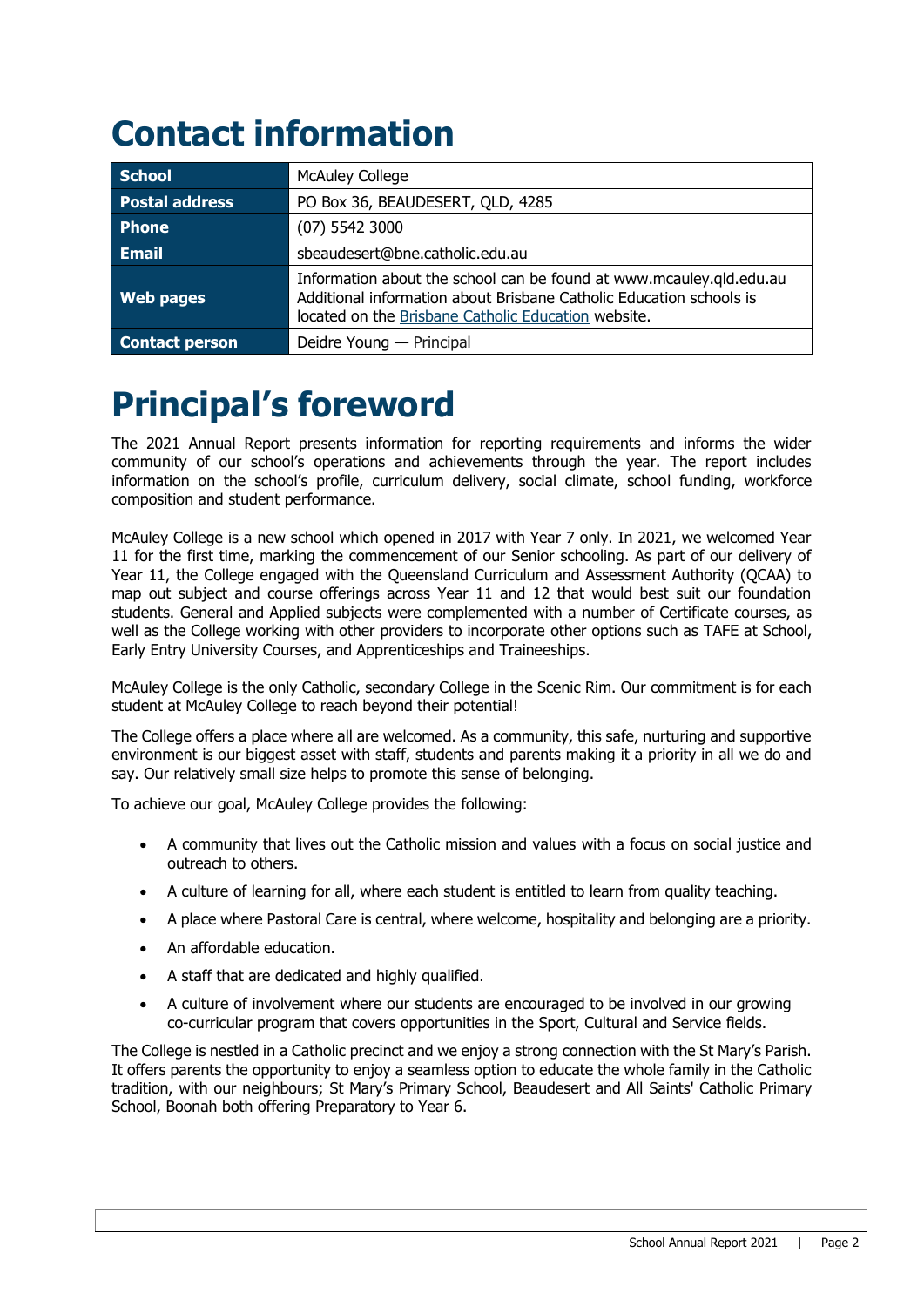#### **School progress towards its goals in 2021**

Let's celebrate all that was achieved in each of our touchstones of Believe, Learn and Serve, across 2021. These statements are explicitly connected to the College Annual Improvement Plan for 2021.

#### BELIEVE

- **College Theme for 2021; "We should be shining lamps to all around us."**
- **Successfully planned and delivered Senior RE Curriculum, being Study of Religion & Religion and Ethics.**
- **Ongoing partnership with Mununjali House, launching our own Acknowledgement to Country, as part of NAIDOC celebrations.**
- **Two staff completed REAP.**
- **Mercy Formation Day delivered to new staff.**
- **Service focus continued across House Celebrations, as well as intentional embedding of opportunities across the year, including the Vinnies Sleep Out.**





#### LEARN

• **Continued to develop our Senior Curriculum Pathways with a broad range of options that connect well with the strengths and interest of our Year 11 & 12 students. This has included adding new subjects to our suite in 2022 including:**

**Film, New Media and Television, Diploma of Business, Certificate III in Rural Operations, Sport and Recreation, and Design.**

- **Senior Curriculum has been enhanced by other growing partnerships including; the new BCE School of Distance Education, FisherONE; local businesses supporting our growing number of School Based Apprenticeships and Traineeships; links to TAFE; and for the first time in 2022, early entry into university (with one student successful in attaining a place for Year 12).**
- **Year 12 Internal Assessment pieces for General subjects were prepared by staff and endorsed for the first time (IA1, IA2 and IA3).**
- **Growing number of staff engaged in External Marking for QCAA across English, Design, Legal Studies, Study of Religion and Music.**
- **Completed review and development of three core planning documents in the Junior School being Scope and Sequence, Unit Plans and Learning and Teaching Overview (LATO). Each document has clear expectations around the required components.**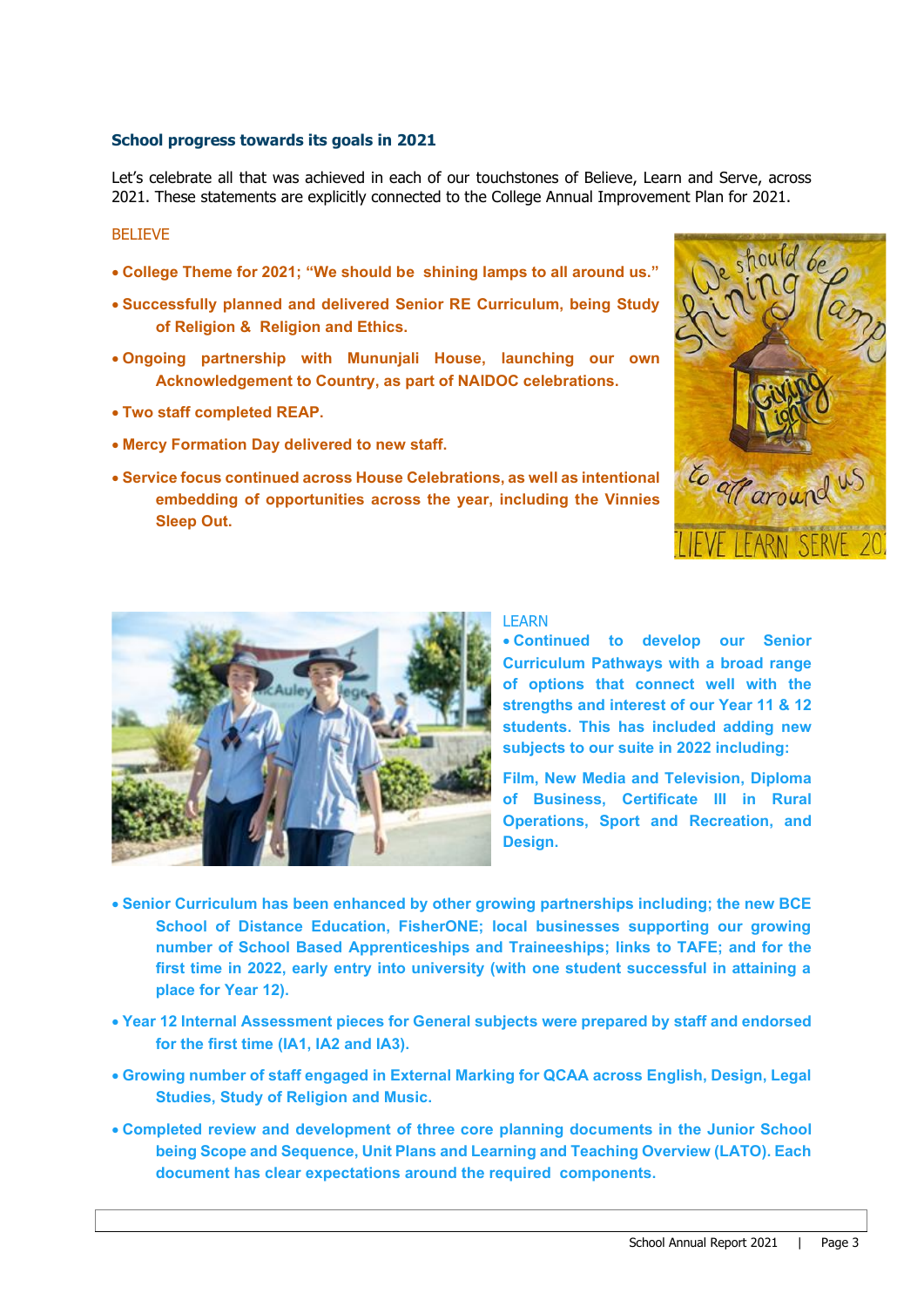- **Initial work completed around Moderation Processes at McAuley College and expectations. Draft document in place to guide these processes.**
- **Gateway to Industry across Health, Agribusiness and Technology.**
- **Excellence in Esports developed and achieved through delivery of successful Scenic Rim FUSE Cup and our students winning international Esports competition.**
- **Intentional focus around attendance showed marked improvement in unexplained absences due to strengthening of processes. Challenge was trialed to gauge impact. Identified further ways to work in this space in 2022.**
- **IT Committee established that now has strong links to the learning and teaching programs.**

#### Year 7 to 10

Excelled in our writing goal for 2022... with 90% or more of our students writing at standard.

Year 7-96% Year 8-91% Year 9 - 94% Year 10-91%

Across all five testing instruments our Year 7 & 9 students performed **better** th an th e mean results for BCE. Queensland and Australia wide.

#### **SERVE**

- **Inaugural Student Leaders appointed; following intentional and targeted development of Year 11 cohort and subsequent application process.**
- **Mapped out Year 12 Celebrations for 2022 to mark end of schooling journey, engaging voice of all stakeholders.**
- **Ongoing development of whole school PD and eSafety Frameworks.**
- **Senior and Middle Leadership structured in way to prioritise wrap around care for each individual student across curriculum and pastoral elements.**
- **Review of Parent Engagement Models in preparation for launch of McAuley College's approach to commence in 2022.**
- **Additional role added to Middle Leaders for 2022, as result of Mathematics Project—Mathematics and Numeracy (Curriculum)**
- **Explicit induction program for new staff to assist with their transition.**
- **Successfully engaged in Compliance Health Checks across each term.**
- **Successfully attained Grants—\$19 999 in partnership with Beaudesert Little Athletics to build a throwing cage & long jump pit; and \$32 000 to provide upgrades to The Shed to enhance its use for both the College & wider community.**
- **New shading and seating installed directly out from the shed.**
- **Launch of Gardening Club and project as part of our commitment to sustainable practices.**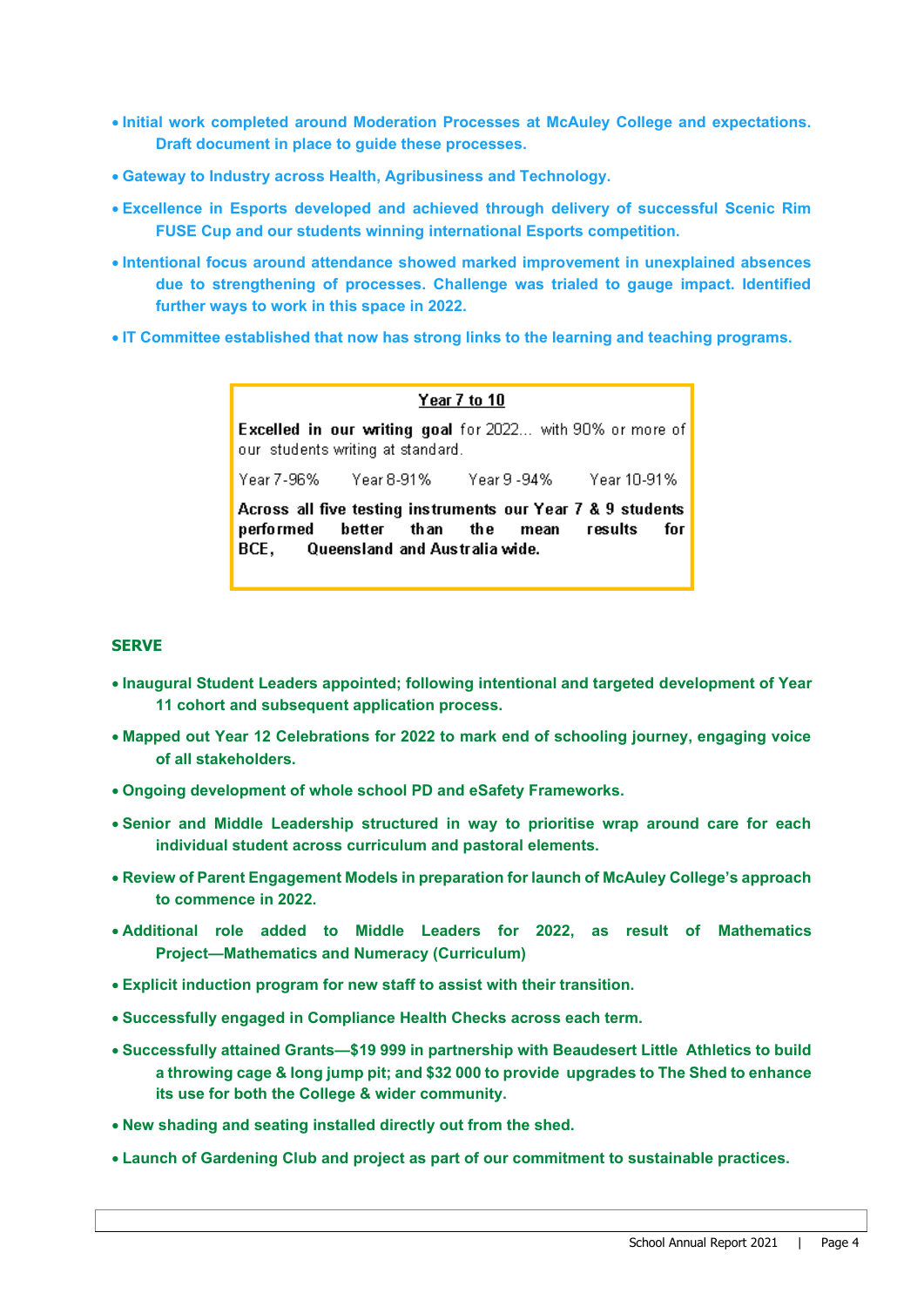

#### **Future outlook**

In 2022, we will continue to focus our work across the three touchstones of Believe, Learn and Serve. Key priorities have been identified as follows:

#### BELIEVE

- Foster the Spiritual formation of each member of our community embedding our College Theme of "Resolve to be good today, but better tomorrow" across all aspects of College life;
- Deepen our Mercy connections through membership with a relevant Mercy Association; and,
- To plan a Mercy Immersion Program for an inaugural group of staff.

#### LEARN

Based on work completed as part of our goals for 2020, this year, the College will build and embed a vision for the 'Teaching of Mathematics" at McAuley College with a sharp focus on Years 7 to 9. This will include the introduction of a new Middle Leader role, Curriculum Leader – Mathematics and Numeracy.

#### SERVE

- Continue to embed and refine processes that support the induction and formation of staff, students and parents, that create a welcoming and inclusive College environment. This will include;
	- o New Staff Induction Program
	- o Reconciliation Action Plan
	- o Celebrations to mark the end of Year 12
	- o Develop and implement a Personal Development Program across Years 7 to 12
	- o Improve attendance, with greater consistency on communication between home and school
	- o Launch the Parent Community Engagement Group.

**Overarching all of this work, is an intentional focus on consolidation of practice, as we achieve the vision of a secondary school, Years 7 to 12. With multiple reviews and audits scheduled for 2022, the completion of our Strategic Plan and the unfolding of our masterplan and next stage of building, it is timely to sharpen our work in some specific areas, with a specific focus on the following;**

- Embed the College Theme 2022
- Engage in a range of reviews and audits including NSIT, NSSAB, RE Validation, Masterplanning, etc.
- Sharp focus on Scope and Sequence, Unit Plans, TLAPS, Learning and Teaching Overviews for every subject across each year level.
- Consolidate our moderation processes and expectations.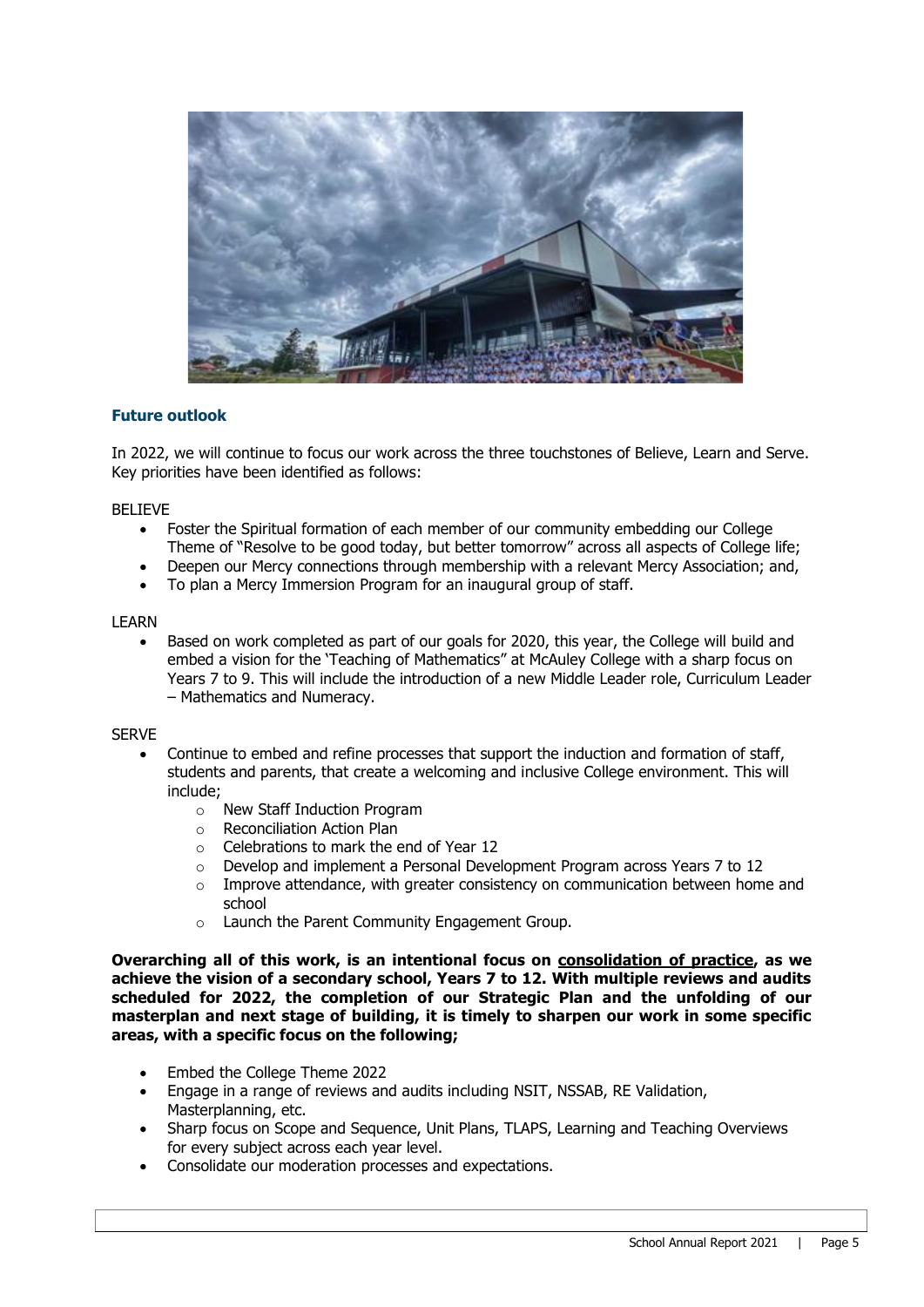- Maintain a strong focus on expected and effective practices, High Yield Strategies, Tier One Classroom Practices and expectations.
- Engage in the review of the Australian Curriculum and map out a plan for implementation.
- What is our point of difference? Continue to work on our excellence focus.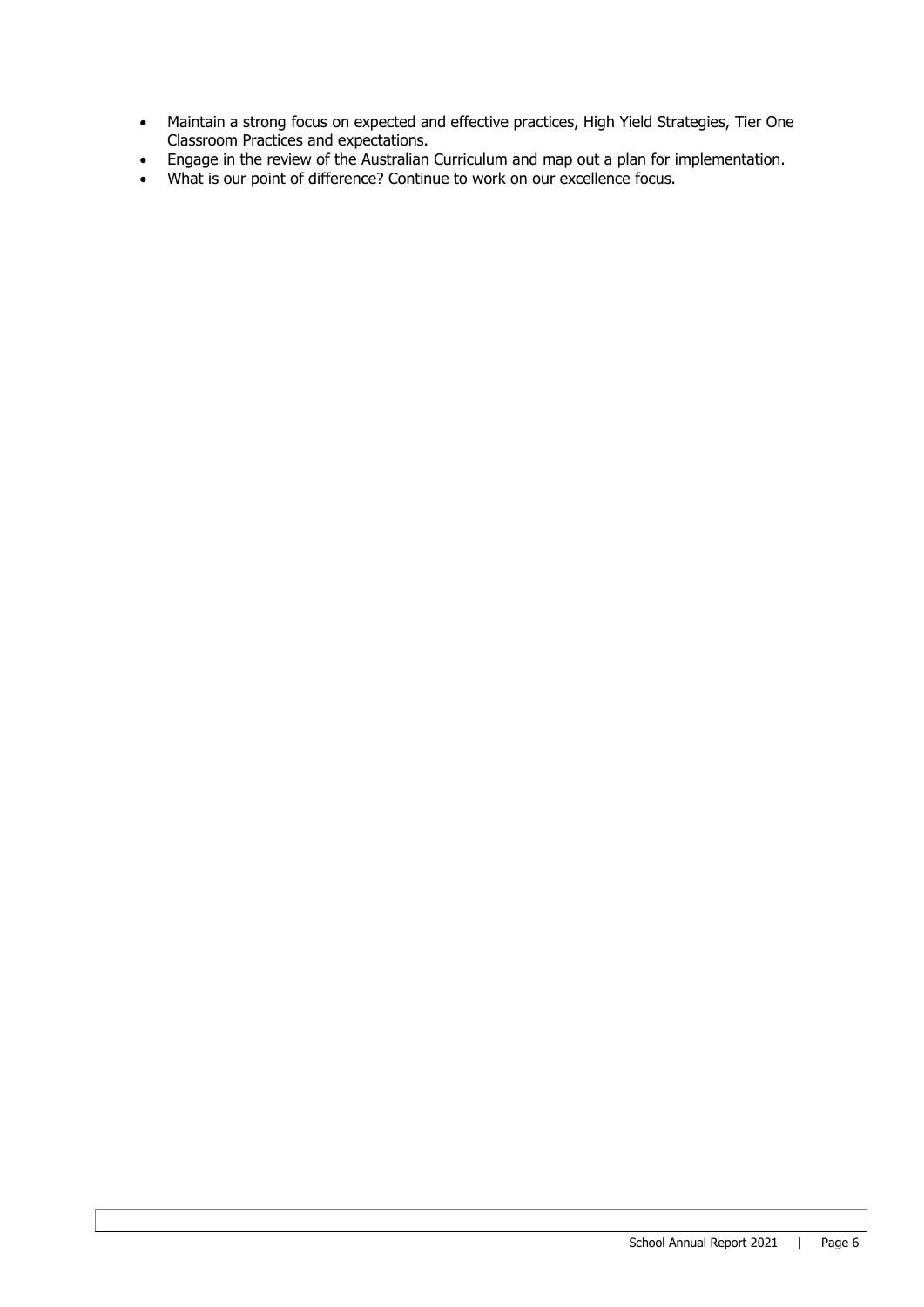# **Our school at a glance**

# **School profile**

McAuley College is a Catholic school administered through Catholic Education Archdiocese of Brisbane.

#### **Coeducational or single sex:** Coeducational

**Year levels offered in 2021:** Secondary

**Student enrolments for this school:**

|      | <b>Total</b> | Girls | <b>Boys</b> | <b>Aboriginal and</b><br><b>Torres Strait</b><br>Islander students |
|------|--------------|-------|-------------|--------------------------------------------------------------------|
| 2021 | 258          | 132   | 126         |                                                                    |

Student counts are based on the Census (August) enrolment collection.

McAuley College entered its fifth year of operation in 2021. As a new school, this is very much a key characteristic of our student body, with only Years 7 to 11 currently enrolled.

Our students come from a range of 20+ feeder schools, including the two main Catholic Primary feeder schools in St Mary's Beaudesert and All Saints' Boonah. The remainder of our student body come from the many smaller state schools that make up the Scenic Rim. Our families are traditionally looking for a small school that is safe and supportive. The Pastoral Care of each individual student is key to our growing culture. In addition, the quality learning and teaching that occurs in our classrooms, due to our consistent expectations and explicit good teaching practices, creates a good foundation for students to be engaged and thriving in their classes.

### **Curriculum implementation**

#### **Curriculum overview**

McAuley College has designed a curriculum for Years 7 to 10 that provides the required broad exposure to all learning areas as outlined in the Australian Curriculum across Years 7 and 8, introducing student choice into Years 9 and 10 across The Arts, Technologies, and Languages.

Students study English, Mathematics and Science across each semester from Years 7 to 10, with a priority given in our timetabling to Years 7 to 9 English and Mathematics where students have 4 hours of classes across each week or 160 hours per year. This is well above the hours recommended by the Australian Curriculum.

In Junior Science, the College has a focus on the Agricultural strand from within the content descriptors to match the community expectations and align with local surrounds and industry.

The following dot points highlight other key aspects of our Learning and Teaching program:

- Learning is student focused.
- Quality learning and teaching is delivered by expert teachers who are responsive to the needs of each individual student in the classroom.
- The College has high expectations, which are outlined in our Positive Behaviour Support Plan, "Keeping it REAL at McAuley College". We explicitly teach and model positive and productive behaviours, building every student's capacity to be responsible decision makers and accepting the consequences for their actions.
- The teaching of literacy is explicitly and consistently embedded across each key learning area.
- Years 7 to 10 are designed to provide a broad experience of the curriculum as recommended by the Australian Curriculum.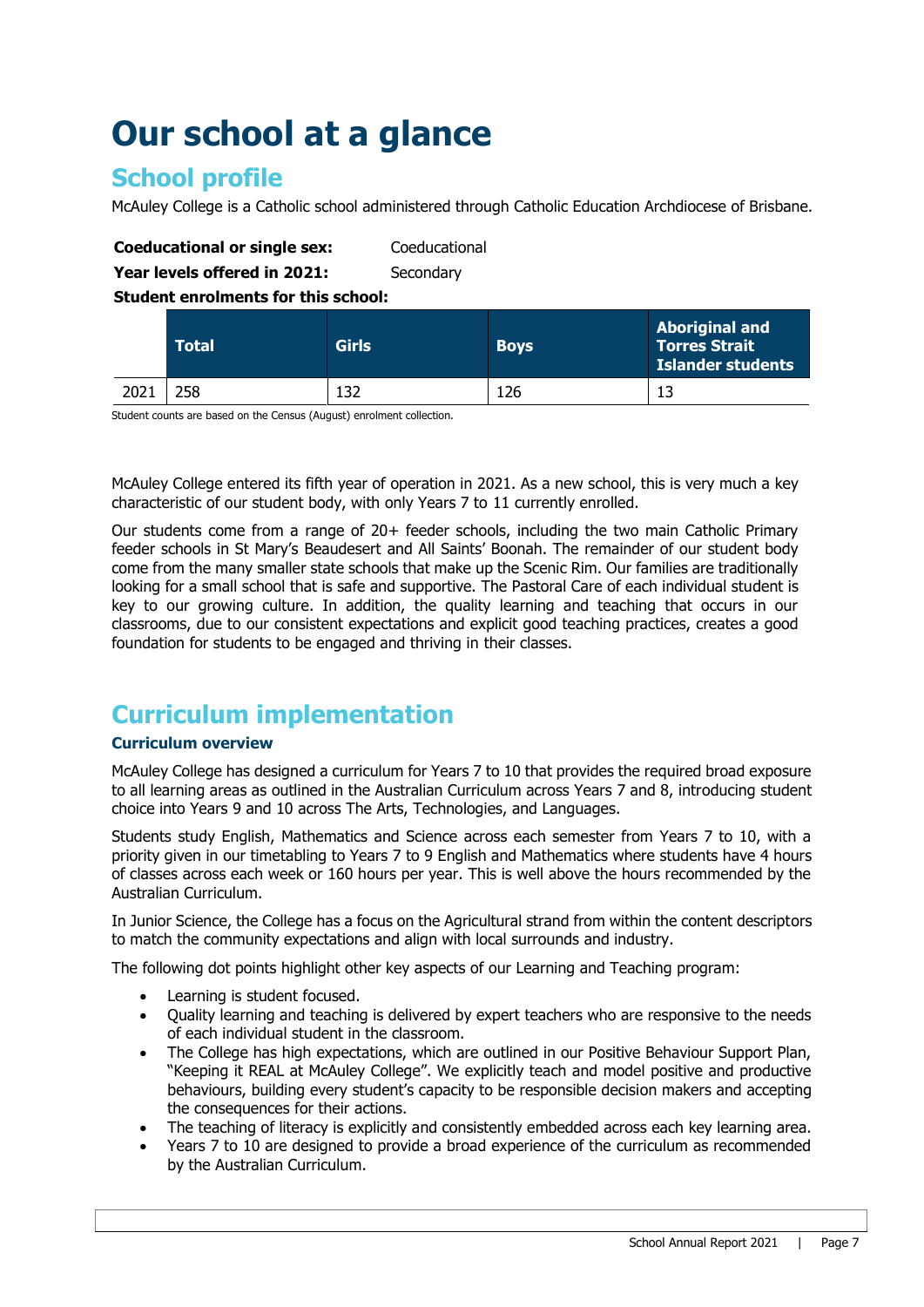- The curriculum incorporates Religious Education across all year levels; a Pastoral Care Program and a comprehensive co-curricular program to foster the engagement of students and promote service to others.
- Students learn in a technology rich environment supported well by our one-to-one laptop program.
- The College has a comprehensive student support team, working in partnership with our parents to wrap around and support our learners. This includes our Pastoral Leaders; Support Teacher Inclusive Education, Guidance Counsellor, Co-Teachers and School Officer – Learning Support.
- Break times have a student wellbeing focus, where social interaction and connection is prioritised. This is well supported by our Mobile Phone policy and expectations around the use of the College laptop during these times.
- The College was successful in receiving a Gateway to Industry Agriculture grant for 2021.
- The College has a Vocational Program delivered from Years 7 to 10. In Year 10 there is a stronger focus with the delivery of an explicit Vocational Program across the first half of the year, which includes the completion of the Harrison Assessment Tool, Work Experience, a Career's Expo and ten (10) targeted lessons preparing students for subject choices that link directly to their specific pathway and aspirations post school.

In 2021, the College delivered Year 11 for the first time. The curriculum was very much designed to ensure each individual student was well placed to succeed. Each student was required to study English, Mathematics and Religion. The options included:

- Study of Religion and Religion and Ethics
- English and Essential English
- Mathematics Methods, General Mathematics and Essential Mathematics

And then based on the student's individual pathway, the balance of their timetable included the following options in 2021:

- General subjects Biology, Chemistry, Geography, Health, Legal Studies, and Music.
- Applied subjects Hospitality Practices and Industrial Technology Skills.
- Certificate Courses Certificate III in Health Services Assistance and Certificate III in Fitness.
- Other offerings through external providers included:
	- o Physics and Modern History, through the School of Distance Education
	- o Diploma of Nursing and Certificate III in Electrotechnology, through TAFE at School programs
	- o Early Entry University Programs, and
	- o Apprenticeships and Traineeships.

#### **Extra-curricular activities**

McAuley College is small in size, but huge in spirit and opportunity. This is evident by the comprehensive range of activities embedded within our curriculum, as well as Cultural, Sporting and Service areas. We have embedded a culture of participation and students are celebrated for their contributions to the College and wider community life.

The list highlights the activities that we planned for 2021 to give readers an overview of the extensive range of enrichment and extension opportunities on offer at McAuley College.

However, it should be noted that the delivery of some of these events were impacted by COVID.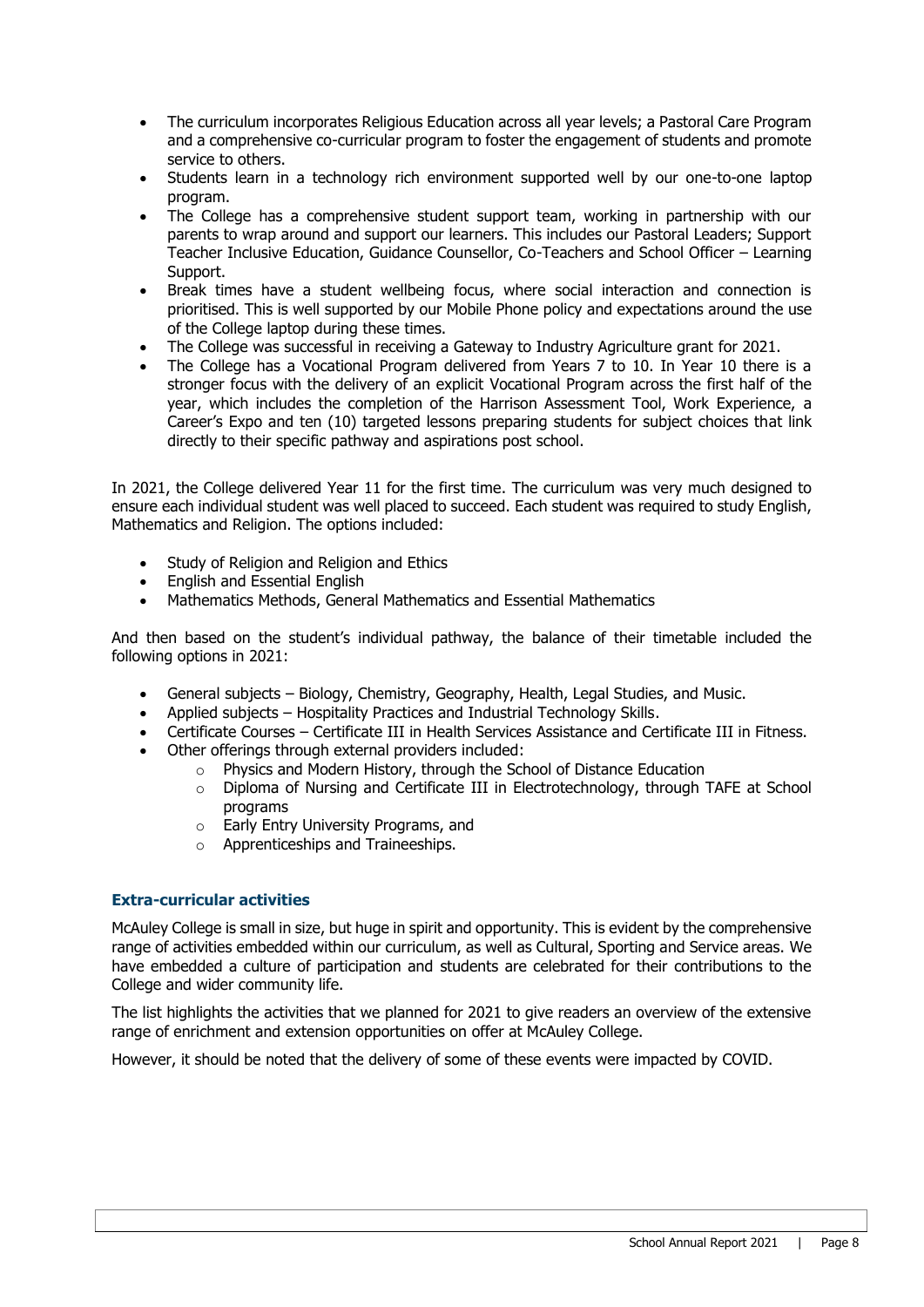#### Co-curriculum Experiences

- Celebration of Success
- Book Week; Readers Cup; Premier's Reading Challenge
- Gardiners Chess Competition
- QAMT Mathematics Competition and Maths Quiz
- Mathematics Enrichment
- Homework Club
- eSports Program and competitions
- Regional FUSE Cup Day, planned by and delivered at McAuley College

#### Cultural Opportunities

- Instrumental Program Voice, Guitar, Strings, Drums and Piano
- College Choir and Core Choir, participating in Queensland Catholic Colleges' Music Festival, Nursing Home Visits and College functions.
- Ensemble Groups including Guitar, Rock Band, Fusion Ensemble, Drum Line and Strings
- Arts Showcase
- Shake and Stir Drama Presentation
- Drama Club and Scene Project

#### Sporting Ventures

- Southeast Colleges Association (SECA) Competition including the three main carnivals, Swimming, Athletics and Cross Country. As well as an interschool competition on Thursdays across Terms 2 and 3.
- Member of Pacific District
- Swimming Club (Term 1 and Term 4) and Running Club
- Vicki Wilson Netball Shield
- Bridge to Brisbane and Gold Coast Marathon

#### Service and Social Justice Groups

- Ignite High Youth Engagement Opportunities
- House Celebrations and link to service groups such as Birthing Kits in partnership with Zonta.
- Community Masses
- Caritas and Able Christmas Appeal

#### **How information and communication technologies are used to assist learning**

The McAuley College learning and teaching program is well supported by the suite of applications within Office 365. Our teaching staff utilise TEAMS and OneNote and the College Portal to keep students connected with their learning. This was well tested and consolidated our practice in 2020 as the College delivered their learning and teaching online during the lockdown in early Term 2 (AEP), and continued in 2021.

The College uses a range of technologies to keep parents engaged in the learning program and opportunities offered to our students. These include Facebook, fortnightly newsletters, and Parent Permission slips (as per EdSmart). All parents have access to the Parent Portal which is a powerful tool to keep them informed, and which can be accessed via the BCE Connect App on mobile phones.

McAuley College has a laser cutter and 3D printers. Our students connect with their learning through their own laptop device, school owned, and student managed. A suite of iPads allows students to use a range of different applications within an Apple environment. Learning in The Arts and Media is enhanced by access to a class set of DSLR cameras and the Adobe Creative Suite, enabling our students to confidently create and share digital media products.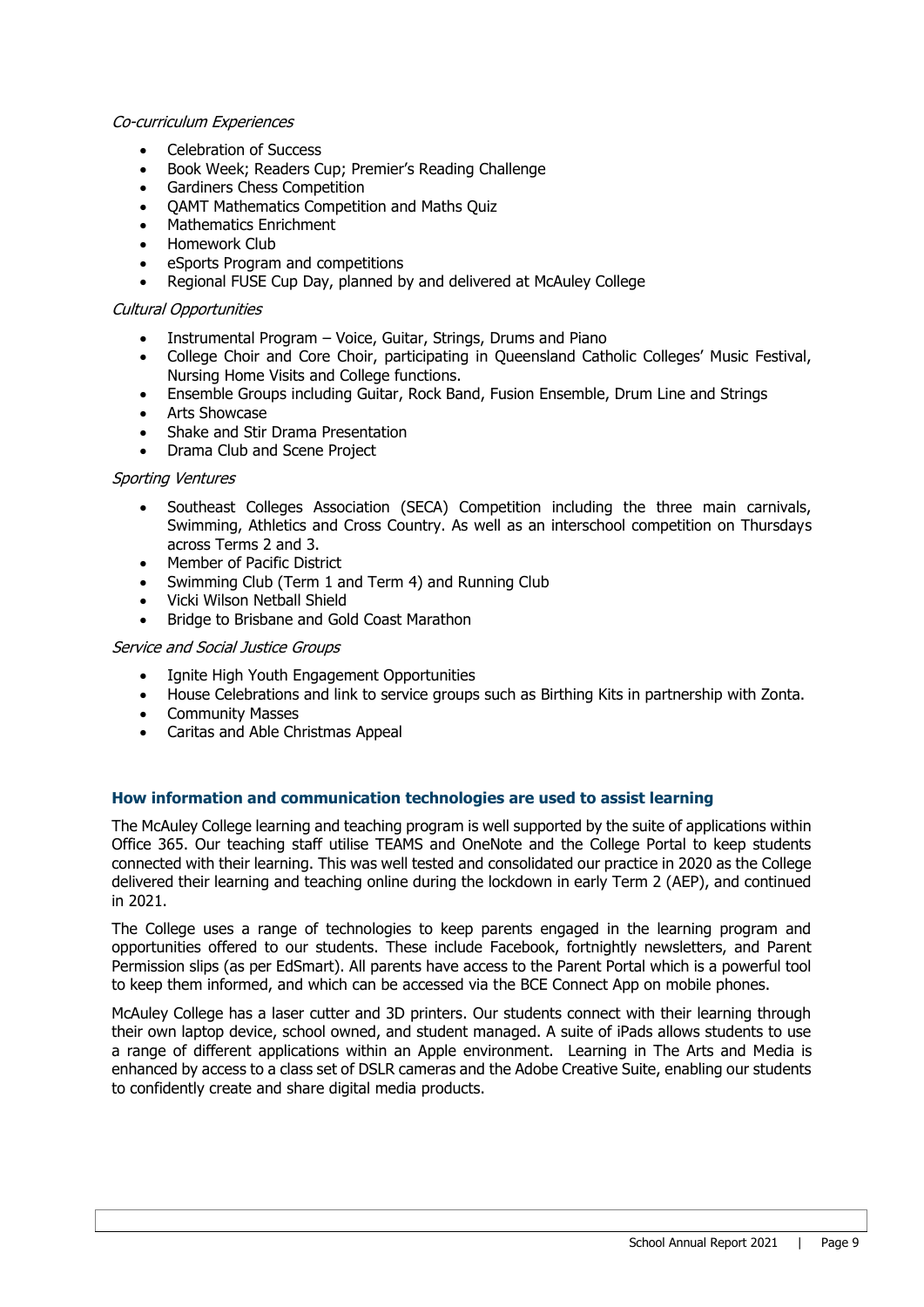# **Social climate**

#### **Overview**

McAuley College has adopted the Positive Behaviour for Learning (PB4L) Framework as the cornerstone for our student wellbeing approach. The framework has as its foremost principle a positive approach to student behaviour and development. It operates on explicitly teaching behaviours consistently across the whole school establishing clear expectations for student behaviour.

Through quality teaching and learning experiences students are challenged to make positive choices about their education. In fostering right relationships, students are encouraged to reflect upon their actions and grow in their ability to take responsibility for their learning and developing positive relationships.

PB4L has a continuum of behavioural support, acknowledging that our students will need differing levels of interventions and support to be successful at school. Our College expectations are clearly outlined in the "Keeping it REAL" matrix; this is explicitly taught and continually referred to within our daily structures, as well as informing our End of Semester Reports.

McAuley College has a clear response to bullying, committed to the prevention of bullying by and of students in our College. The priority in any response to incidents of bullying behaviour is always the wellbeing and on-going protection of those who have or may have been affected by this behaviour. Students and parents are advised to report suspected cases of bullying to a staff member.

"Bullying No Way" day is an important day that reinforces expected behaviours. Across the year, we also enjoyed a presentation by our Adopt-a-Cop on cybersafety.

#### **Parent, student and staff satisfaction**

The tables below show selected items from the Parent/Caregiver, Student and Staff BCE Listens Surveys.

#### **BCE Listens Survey - Parent satisfaction**

| <b>Performance measure</b>                                                             |       |
|----------------------------------------------------------------------------------------|-------|
| Percentage of parents/carers who agree# that:                                          | 2020  |
| This school helps my child to develop their relationship with God                      | 98.0% |
| School staff demonstrate the school's Catholic Christian values                        | 96.1% |
| Teachers at this school have high expectations for my child                            | 96.1% |
| Staff at this school care about my child                                               | 96.2% |
| I can talk to my child's teachers about my concerns                                    | 96.2% |
| Teachers at this school encourage me to take an active role in my child's<br>education | 90.4% |
| My child feels safe at this school                                                     | 96.2% |
| The facilities at this school support my child's educational needs                     | 98.1% |
| This school looks for ways to improve                                                  | 94.1% |
| I am happy my child is at this school                                                  | 98.0% |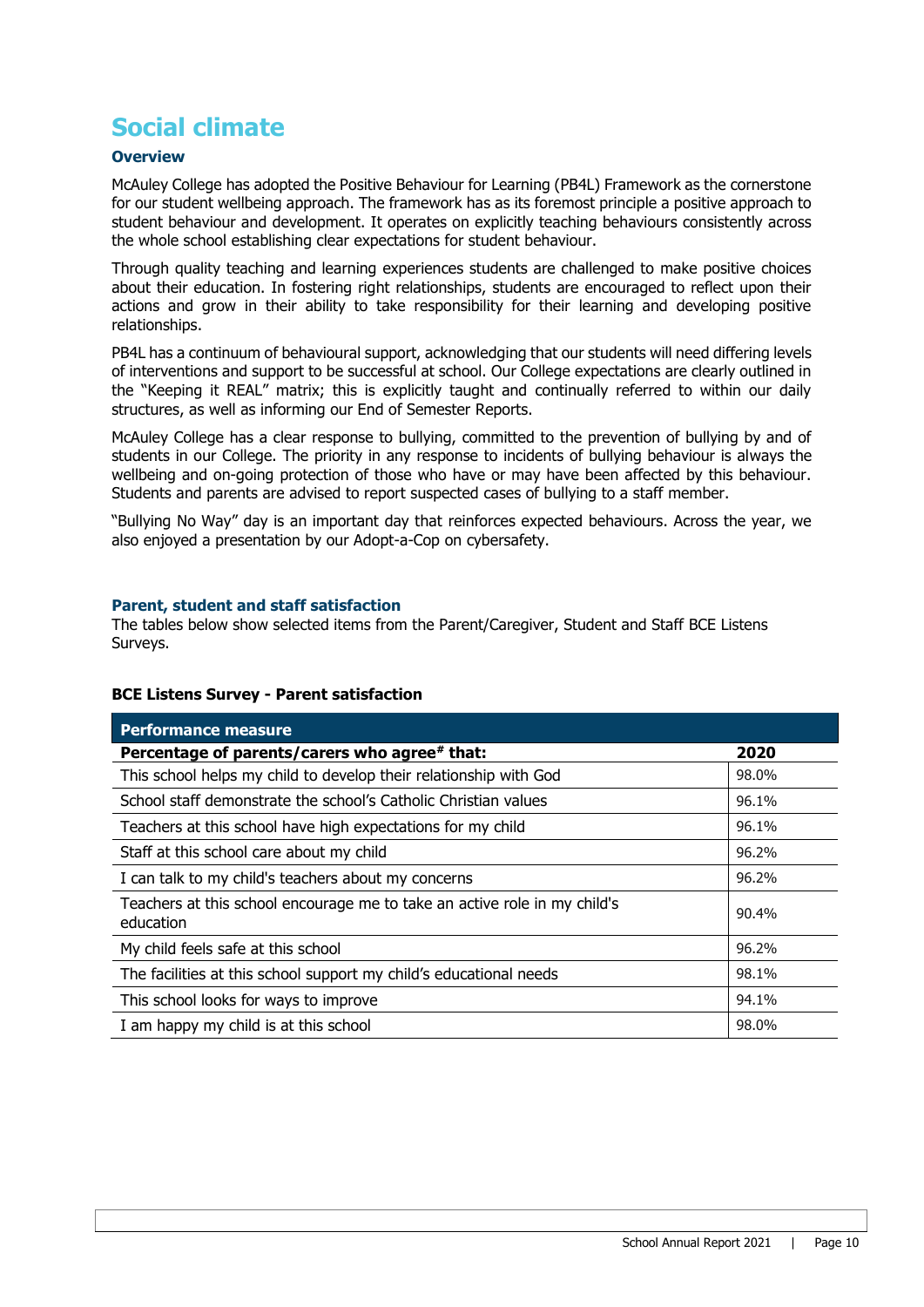#### **BCE Listens Survey - Student satisfaction**

| <b>Performance measure</b>                                                                        |       |
|---------------------------------------------------------------------------------------------------|-------|
| Percentage of students who agree# that:                                                           | 2020  |
| My school helps me develop my relationship with God                                               | 81.7% |
| I enjoy learning at my school                                                                     | 89.1% |
| Teachers expect me to work to the best of my ability in all my learning                           | 98.9% |
| Feedback from my teacher helps me learn                                                           | 92.9% |
| Teachers at my school treat me fairly                                                             | 88.0% |
| If I was unhappy about something at school I would talk to a school leader or teacher<br>about it | 70.7% |
| I feel safe at school                                                                             | 88.6% |
| I am happy to be at my school                                                                     | 85.2% |

### **BCE Listens Survey - Staff satisfaction**

| <b>Performance measure</b>                                              |        |
|-------------------------------------------------------------------------|--------|
| Percentage of staff who agree# that:                                    | 2020   |
| Working at this school helps me to have a deeper understanding of faith | 100.0% |
| School staff demonstrate this school's Catholic Christian values        | 96.8%  |
| This school acts on staff feedback                                      | 93.1%  |
| This school looks for ways to improve                                   | 100.0% |
| I am recognised for my efforts at work                                  | 90.3%  |
| In general students at this school respect staff members                | 100.0% |
| This school makes student protection everyone's responsibility          | 100.0% |
| I enjoy working at this school                                          | 100.0% |

# 'Agree' represents the percentage of respondents who Somewhat Agree, Agree or Strongly Agree with the statement.

DW = Data withheld to ensure confidentiality.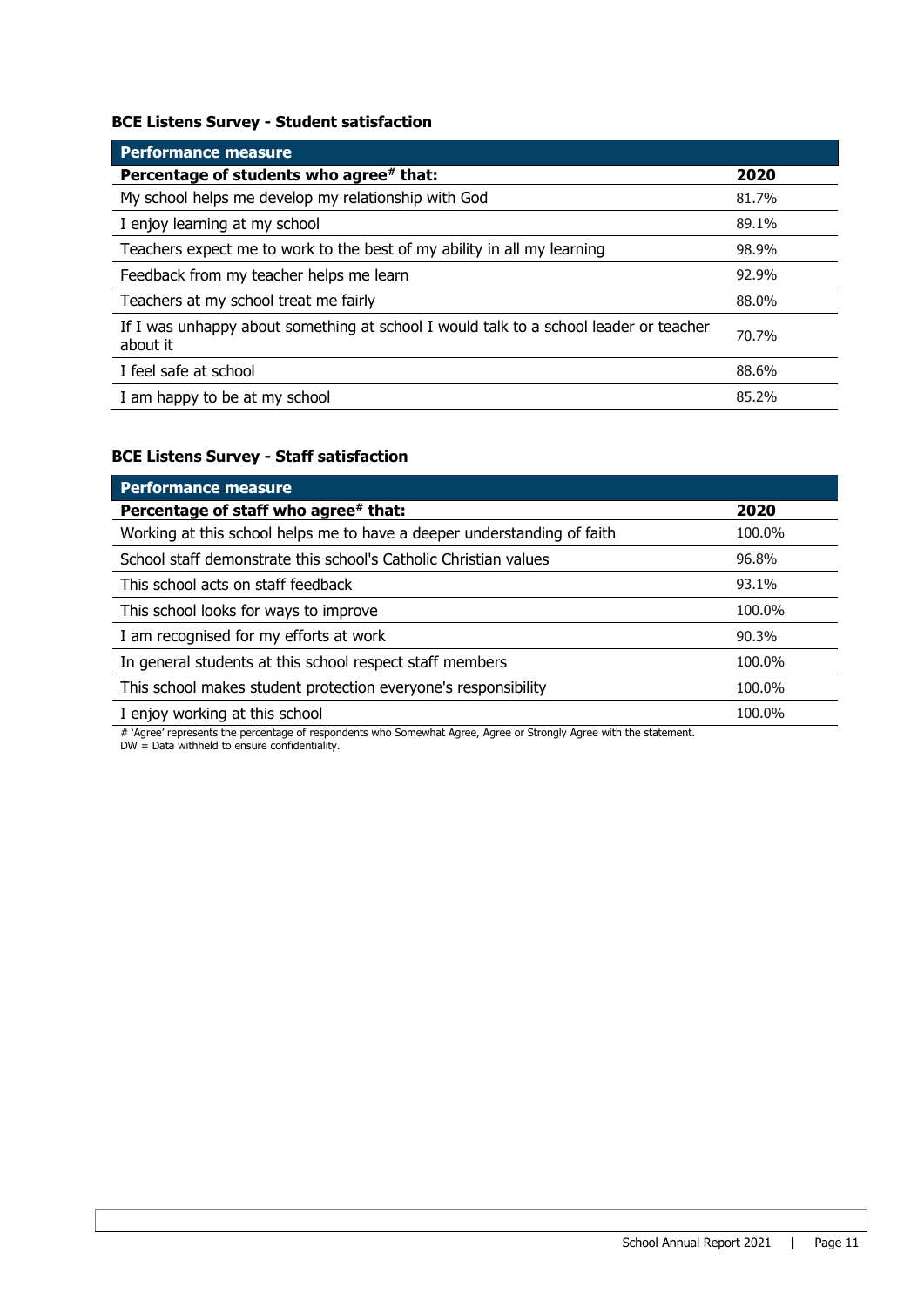#### **Family and community engagement**

In 2021, there were a number of opportunities to engage with parents across Parent Information evenings, Parent Engagement workshops, and whole school celebrations.

McAuley College has a priority to deliver Parent Engagement evenings each term which address key areas of focus or concern for our parents as they navigate the trials and tribulations of a teenager.

In Term One, the presentation had a focus around "Technology and Assessment". A range of presentations were planned to target particular year levels, from guiding parents on how Microsoft TEAMS is used to draft, provide feedback, and submit assessment; through to the increasing rigour and demands in Year 10 preparing for the QCAA Guidelines that are part of the Senior School.

In Term Two, the evening had a focus around the topic of "Is this normal? Teenagers and their Mental Health". The College invited a quest speaker from EdLing.

Year 7 "Meet and Greet" Parent Information evening, Parent Teacher Student Conversations (Term 2 and Term 3), Year 9 "My Path" Conversation, Year 10 SET Plan meetings and Year 7 2022 Parent Orientation all occurred as part of the College priorities to inform and educate our parents.

The College has developed a Community Consultative Committee which includes parent, parish and school representatives. This group assists the College in endorsing our proposed Fees and Levies for the coming year, as well as some key expenditure.

In 2021, the Year 11 students, at the time, formed a Formal Committee, with a number of parents to ensure all stakeholders were represented as part of the discerning and planning processes.

Regarding students and adjustments in their learning programs, the College works closely with parents to provide a support network around each individual learner. At enrolment, students with any significant learning needs, engage in an Enrolment Application Support Process. This has several steps to ensure the College is well placed to support the student and to ensure the parent's aspirations for their child are well aligned with what the College can deliver.

Each classroom teacher takes a clear role in planning learning experiences accessible for each student in their class. Students with disabilities or those with learning difficulties are monitored and evidence is gathered to better inform all teachers around how best to structure the learning so the student can engage to their full potential. This work is done in partnership with the Support Teacher Inclusive Education (STIE). Parents are kept informed of concerns as they are identified, and where required parents engage regularly in review of any Learner Matrix or next steps.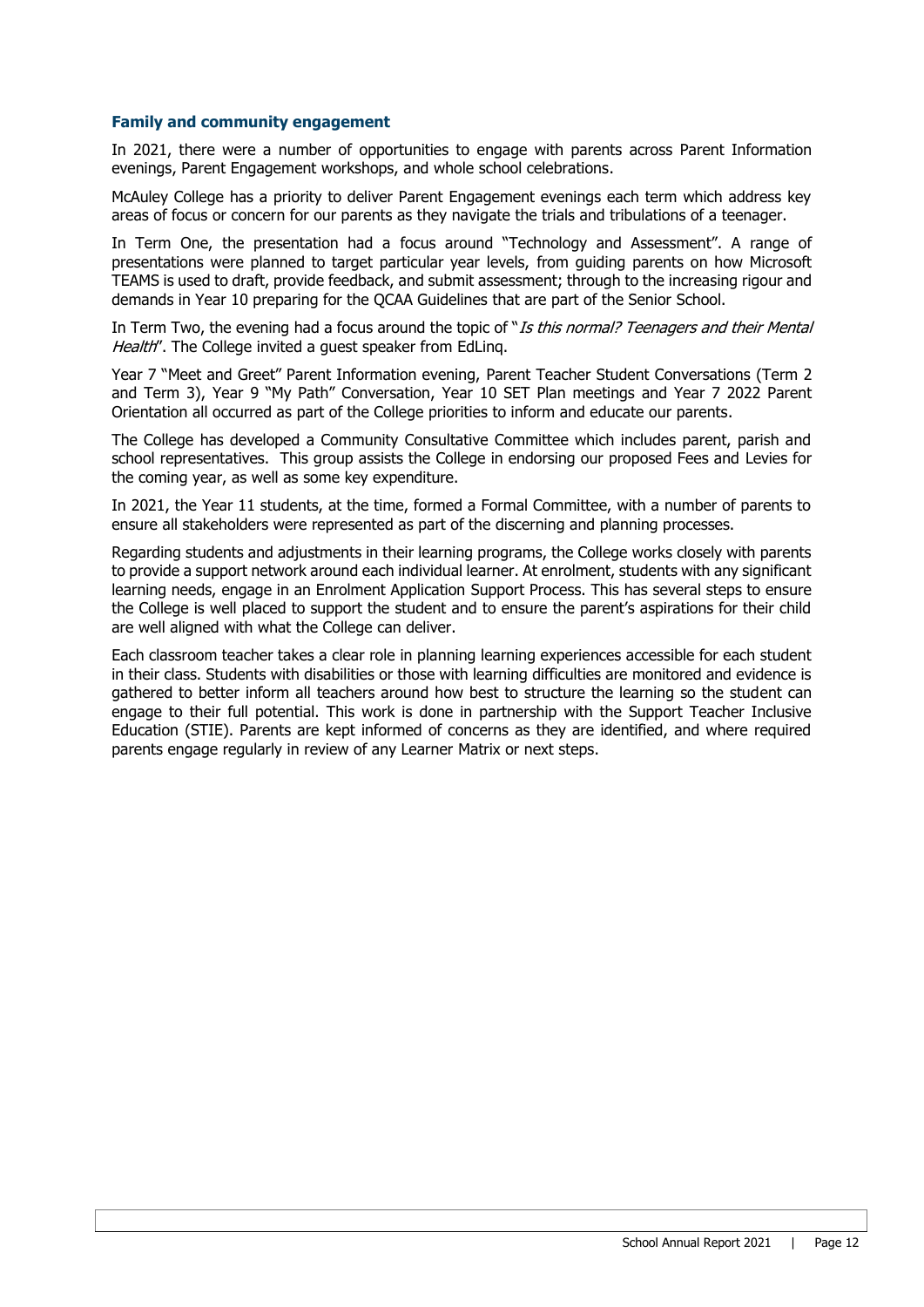# **School funding**

#### **School income broken down by funding source**

School income, reported by financial year accounting cycle using standardized national methodologies and broken down by funding source is available via the  $My$  School website.

#### **How to access income details**

- 1. Click on the My School link [http://www.myschool.edu.au/.](http://www.myschool.edu.au/)
- 2. Enter the school name or suburb of the school you wish to search.



3. Click on 'View School Profile' of the appropriate school to access the school's profile.



4. Click on 'Finances' and select the appropriate year to view the school financial information.

|  | School profile | NAPLAN | Attendance | Finances | VET in schools | Senior secondary | Schools map |
|--|----------------|--------|------------|----------|----------------|------------------|-------------|
|--|----------------|--------|------------|----------|----------------|------------------|-------------|

Note: If you are unable to access the internet, please contact the school for a hard copy of the school's financial information.

# **Our staff profile**

### **Workforce composition**

| <b>Description</b>           | <b>Teaching Staff*</b> | <b>Non-Teaching Staff</b> |  |  |
|------------------------------|------------------------|---------------------------|--|--|
| Headcount                    | 30                     | 19                        |  |  |
| <b>Full-time Equivalents</b> | 27.3                   | 8.3                       |  |  |

\*Teaching staff includes School Leaders

# **Qualification of all teachers\***

| <b>Highest level of qualification</b> | Number of classroom teachers and school<br>leaders at the school |
|---------------------------------------|------------------------------------------------------------------|
| Doctorate                             |                                                                  |
| <b>Masters</b>                        | 5                                                                |
| Graduate diploma etc.**               | 6                                                                |
| Bachelor degree                       | 18                                                               |
| Diploma                               |                                                                  |
| Certificate<br>.                      |                                                                  |

\*Teaching staff includes School Leaders

\*\*Graduate diploma etc. includes graduate diploma, bachelor honours degree, and graduate certificate.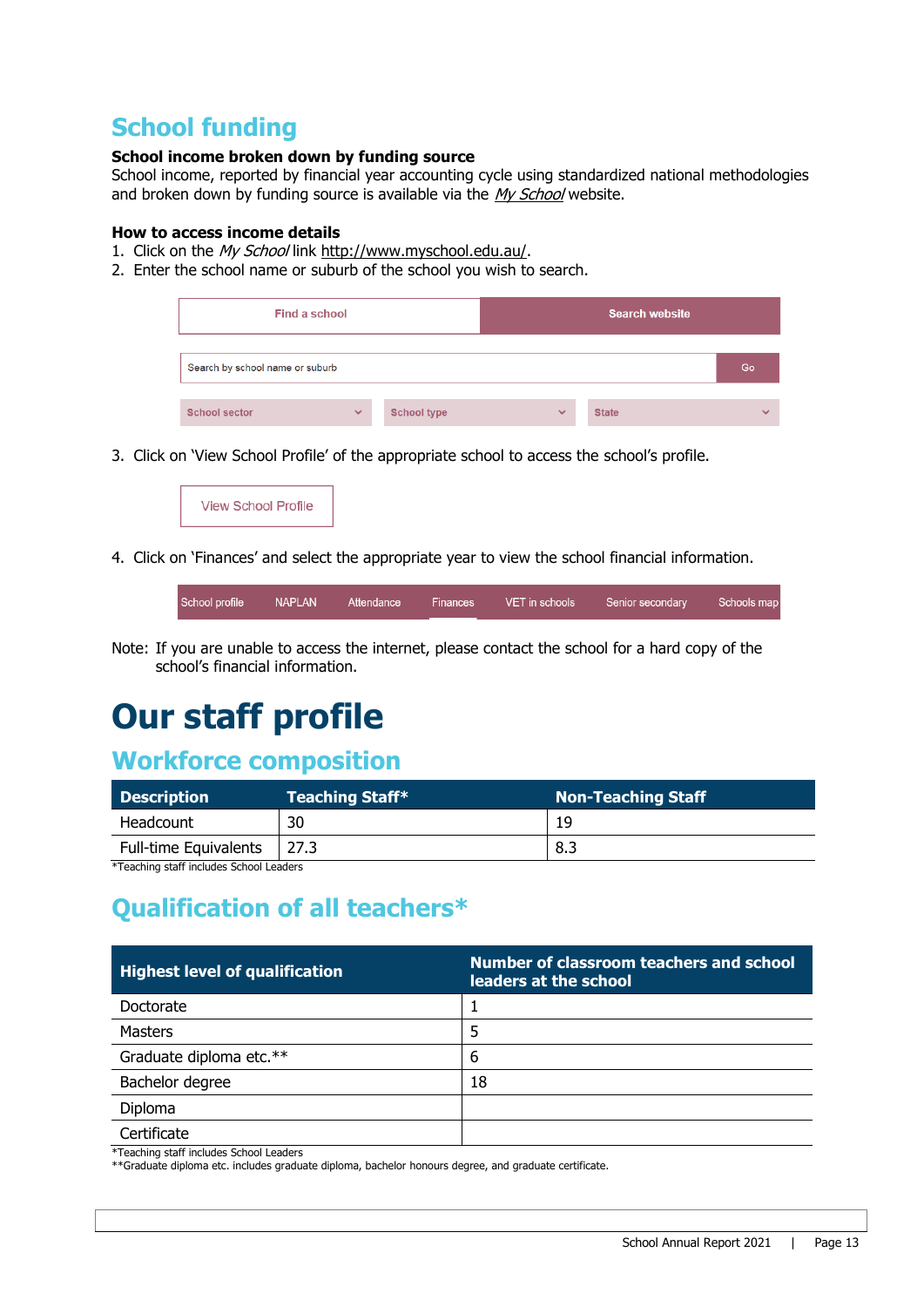# **Professional development**

The major professional development initiatives are as follows:

- Mercy Formation Day and New Staff Induction Program
- Staff Spirituality Focus on College Theme, "We should be shining lamps". (Due to key speaker presentation being cancelled due to COVID travel restrictions)
- Professional Development 'in situ' around the College Goals.
- Four Monitoring Days across the year analysing student's writing samples and subsequent Review and Response cycles.
- Internal Release for staff to work on their Scope and Sequence and Unit Plans for their specific key learning areas, as well as the writing of programs (Unit Plans and Study Guides) for Year 11 and 12.
- A number of staff upgrading qualifications, specifically related to TAE and Certificate courses.
- Ongoing Professional Development around PB4L (Tier 2 and Tier 3 strategies, including Restorative Practices) and Reconciliation Action Plan
- All staff are accredited with first aid qualifications and updated CPR, as well as Practical Fire Safety.

The proportion of the teaching staff involved in professional development activities during 2021 was 100%.

### **Staff attendance and retention**

#### **Average staff attendance**

| <b>Description</b>                                                    | $\sigma_{\alpha}$ |
|-----------------------------------------------------------------------|-------------------|
| Staff attendance for permanent and temporary staff and school leaders | 96.8%             |

#### **Proportion of staff retained from the previous school year**

From the end of the previous school year, 90.3% of staff was retained by the school for the entire 2021.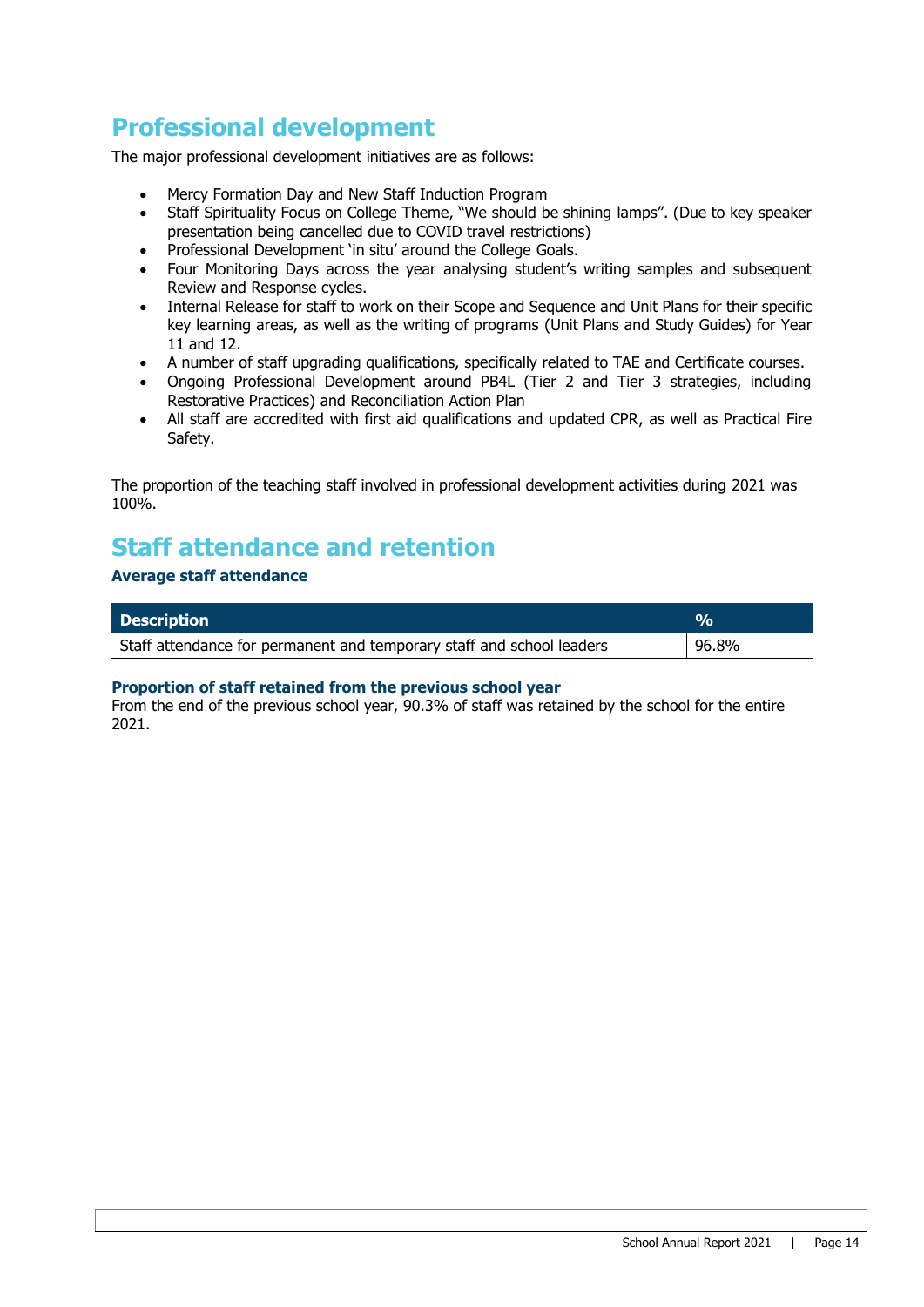# **Performance of our students**

### **Key student outcomes**

#### **Student attendance**

The overall student attendance rate in 2021 for all Brisbane Catholic Education schools across years 7-12 was 89.9%.

| <b>Description</b>                                                                   | $\frac{0}{0}$ |
|--------------------------------------------------------------------------------------|---------------|
| The overall attendance rate* for the students at<br>this school                      | 92.3%         |
| Attendance rate for Aboriginal and Torres Strait<br>Islander students at this school | 84.2%         |

| Average attendance rate per year level |  |                                 |       |  |  |  |  |
|----------------------------------------|--|---------------------------------|-------|--|--|--|--|
| Year 7 attendance rate                 |  | 93.8%   Year 10 attendance rate | 92.1% |  |  |  |  |
| Year 8 attendance rate                 |  | 89.9%   Year 11 attendance rate | 91.3% |  |  |  |  |
| Year 9 attendance rate                 |  | 93.6%   Year 12 attendance rate |       |  |  |  |  |

\*The student attendance rate is generated by dividing the total of full-days and part-days that students attended, and comparing this to the total of all possible days for students to attend, expressed as a percentage.

#### **Description of how non-attendance is managed by the school**

McAuley College has a well-developed Attendance Policy. Time is given across key junctures of the College year to remind staff around required practices with regards to the marking of attendance and any follow up required, especially responsibilities linked to the role of Pastoral Care teacher.

The College delivers a consistent message around the priority for attendance, and its direct impact on student learning outcomes. This message is delivered from the very start - beginning with our enrolment interviews, followed by information given at Parent evenings and in newsletter articles, as well as on whole school assemblies. Below are some of the key ways in which the College encourages increased rates of attendance:

- Each student's attendance is monitored by their Pastoral Care teacher. Unexplained absences are followed up and a process is implemented following three days (not necessarily consecutive) of absenteeism.
- Additionally, members of the Pastoral Leaders monitor patterns of absenteeism and, using a guided series of communication and correspondence with parents and guardians across each key point to address concerns and encourage a change of behaviour.
- An SMS is sent to parent of a student who, on any one day is absent with no explanation; or who leaves early or arrives late. This assists the College in building a strong partnership with parents to address any concerns with attendance.
- At the end of each semester, students who demonstrate outstanding attendance receive a certificate at our Celebrating Success Assembly.
- Parents must make an application to the principal if there is a planned absence for their son or daughter for a period during the term.
- In 2021, the College did trial other incentive options across the year.